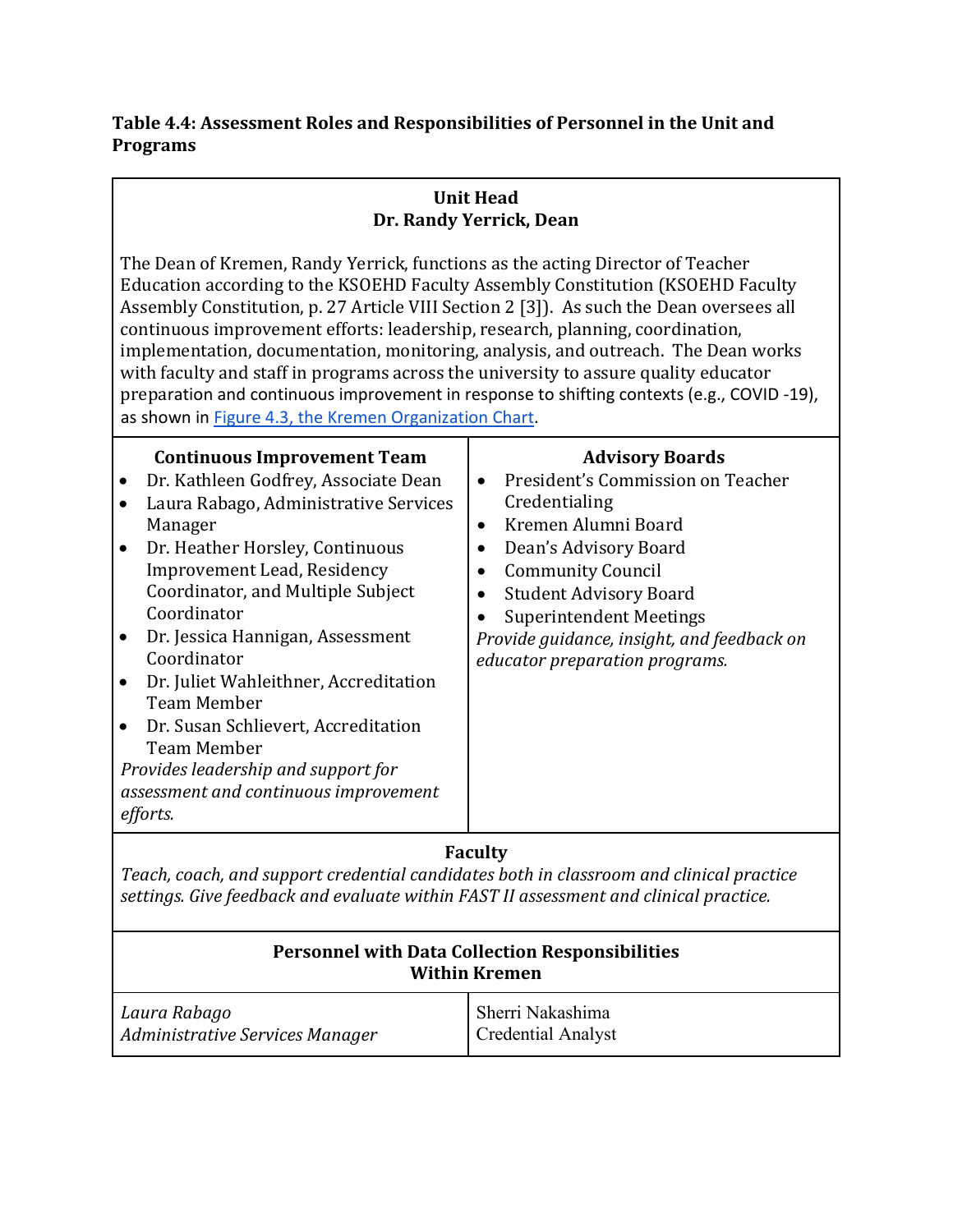| <b>Renee Flores</b>                                                                    | Renee Petch                                  |  |
|----------------------------------------------------------------------------------------|----------------------------------------------|--|
| Credential Program Admissions Analyst                                                  | <b>Graduate Program Admissions Analyst</b>   |  |
| <b>Brenna Barks</b>                                                                    | Maria Vargas                                 |  |
| Office of Clinical Practice Program                                                    | <b>Internship Program Assistant</b>          |  |
| Assistant                                                                              |                                              |  |
| Ricci Ulrich                                                                           | Dr. Jessica Hannigan                         |  |
| <b>FAST II Coordinator</b>                                                             | <b>Assessment Coordinator</b>                |  |
|                                                                                        |                                              |  |
| Dr. Felipe Mercado                                                                     | Dr. Ignacio Hernandez                        |  |
| Coordinator of Clinical Practice                                                       | Director, Doctoral Program in Educational    |  |
|                                                                                        | Leadership                                   |  |
| Department Administrative Support                                                      | Dean's Office                                |  |
| Coordinators                                                                           | Laura Rabago                                 |  |
| <b>Tiffany Jennings</b>                                                                | <b>Administrative Services Manager</b>       |  |
| <b>Educational Leadership Department</b>                                               | Samantha Ray                                 |  |
| Martha Lomeli                                                                          | <b>Communications Specialist</b>             |  |
| <b>FAST II and Curriculum and Instruction</b>                                          | Mark Rodriguez                               |  |
| Department                                                                             | <b>Budget Analyst</b>                        |  |
| April Cardiel                                                                          | Heidi Leacock                                |  |
| <b>Counselor Education and Rehabilitation</b>                                          | Assistant to the Office of the Dean          |  |
| Department                                                                             |                                              |  |
| Mychue Vang                                                                            |                                              |  |
| Liberal Studies Department                                                             |                                              |  |
| Carmen Chapman                                                                         |                                              |  |
| Literacy, Early, Bilingual, and Special                                                |                                              |  |
| <b>Education Department</b>                                                            |                                              |  |
|                                                                                        |                                              |  |
| <b>Personnel with Data Collection Responsibilities:</b><br><b>Advanced Credentials</b> |                                              |  |
|                                                                                        |                                              |  |
| Agriculture Specialist: Dr. Rosco Vaughn,                                              | Bilingual Authorization: Dr. Ana Soltero-    |  |
| Dr. Art Parham, and Dr. Steve Rocca                                                    | Lopez                                        |  |
| Deaf Education: Dr. Janice Smith-Warshaw                                               | Early Childhood Education Authorization: Dr. |  |
|                                                                                        | Imelda Basurto                               |  |
| <i>Education Administration: Dr. Jennifer</i>                                          | Reading Specialist: Dr. Maria Goff           |  |
| <b>Moradian Watson</b>                                                                 |                                              |  |
|                                                                                        |                                              |  |
| School Counseling: Dr. Dominiqua Griffin                                               | School Nurse Services: Patricia Gomes, M.Ed, |  |
|                                                                                        | PHN, RN and Barbara Miller, MSN, PNP, RN     |  |